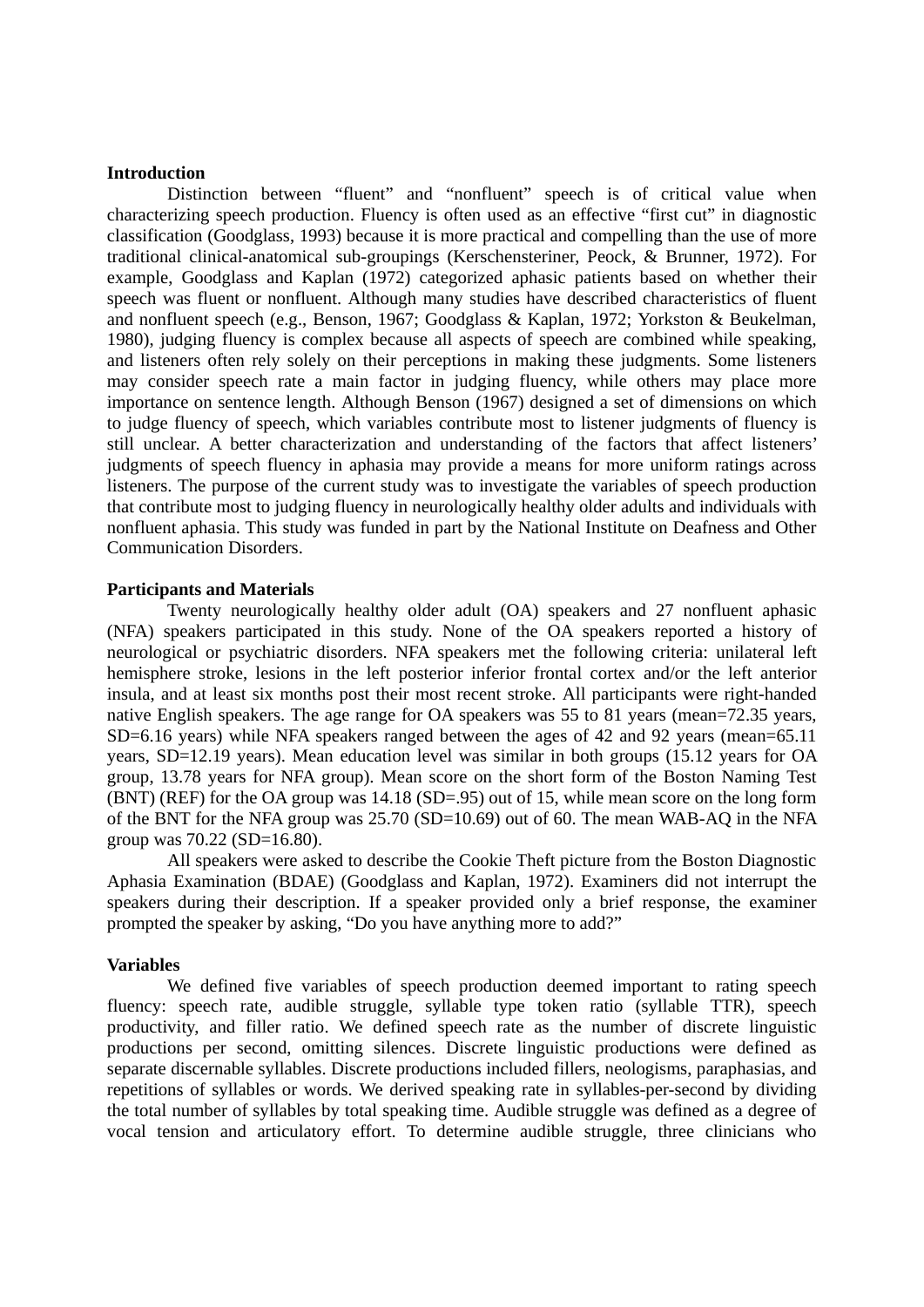independently listened to the speech samples rated struggle using a 5-point interval scale (1=most struggle and 5=no struggle). Syllable TTR was calculated as a ratio of the total number of unique syllables divided by the total number of syllables. Speech productivity was derived by calculating a ratio of the total speaking time, with silences omitted, divided by the total time of the speech sample. We calculated a filler ratio by dividing total time producing fillers by total speaking time with silences omitted.

# **Statistical Analysis and Results**

To compare whether the speech fluency of the two groups was significantly different, we performed independent *t*-tests with post-hoc Bonferroni corrections. Speech rate was significantly faster in the OA group  $[t=8.83, p<0.01$  (corrected)]. The NFA group was rated as having a significantly greater amount of audible struggle  $[t=6.60, p<.01$  (corrected)]. Moreover, speech productivity was significantly greater in the OA group [*t*=3.59, *p*<.01 (corrected)]. Syllable TTR and filler ratio were not significantly different between the two groups, [*t*=.23, *p*>.01 (corrected)] and [*t*=-.78, *p*>.01 (corrected)], respectively. Table 1 shows the means and standard deviations for each of the five variables by group.

## **Discussion**

 Speech rate, audible struggle, and speech productivity were found to be defining variables in judging fluent vs. nonfluent speech in a sample of healthy and aphasic older adults. The lack of a significant difference in syllable TTR was unexpected. Since NFA speakers (e.g., Broca's aphasia, transcortical motor aphasia, etc.) produce repetitions, corrections, and have limited vocabulary (Goodglass, 1993), we anticipated them having a significantly lower syllable TTR than the OA speakers. One explanation for this unexpected finding is that our samples included a number of mildly nonfluent speakers, and it may be possible that syllable TTR will only characterize the more severe cases. Another possibility is that calculating the *syllable* TTR (which includes nonsense words and sounds), rather than the *word* TTR inflated the ratio in the NFA group. Perhaps calculating the word TTR would have yielded a significantly higher ratio in the OA group. Filler ratio was also not significantly different between the groups. It is well established that the speech of individuals with Broca's aphasia relative to healthy older adults is more effortful and contains a greater number of fillers and pauses (Goodglass, 1993). However, this study showed that filler ratio, which excluded pauses, did not affect fluency judgment, suggesting that pausing could be a more important variable than the use of fillers. Additional studies that include more speakers and different neurological populations are needed to further investigate how each of these five variables applies to the judgment of speech fluency. An extension of this investigation may also provide the basis for designing a scale for fluency prediction.

## **References**

Benson, D. F. (1967). Fluency in aphasia: correlation with radioactive scan. *Cortex, 3*, 373-394. Goodglass, H. (1993). *Understanding aphasia*. San Diego, CA: Adademic Press, Inc. Goodglass, H., & Kaplan, E. (1972). *The Assessment of Aphasia and Related Disorders*.

Philadelphia: Lea & Febiger.

Kerschensteriner, M., Peock, K., & Brunner, E. (1972). The fluency-nonfluency dimension in the classification of aphasic speech. *Cortex, 8*(2), 233-247.